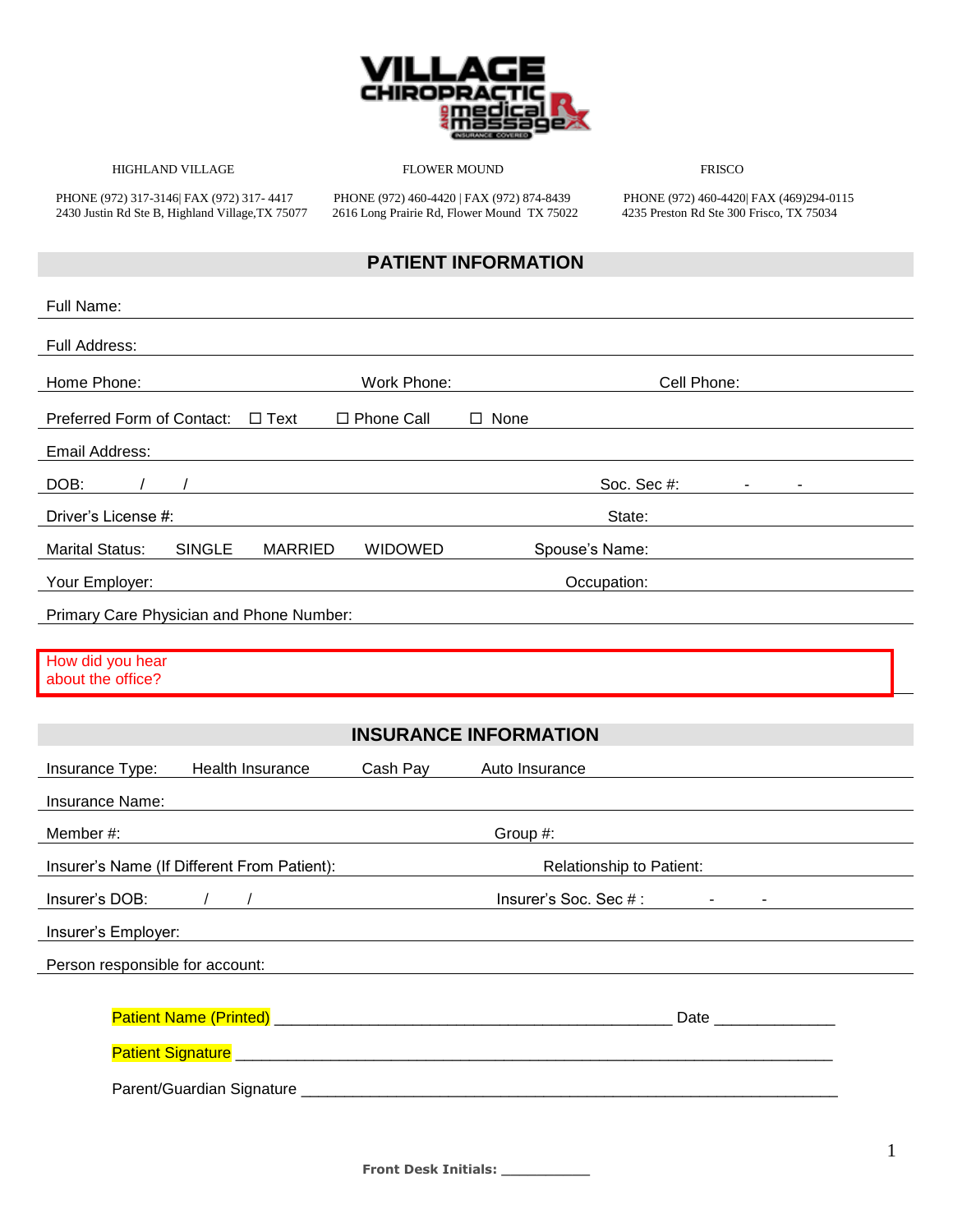| Date of Accident: ________________________                                                                                                                                                                                                                                                                            | Time of Accident: ________________ AM/PM                                                                                                                                                                                                                                                                |                                                                                                                    |
|-----------------------------------------------------------------------------------------------------------------------------------------------------------------------------------------------------------------------------------------------------------------------------------------------------------------------|---------------------------------------------------------------------------------------------------------------------------------------------------------------------------------------------------------------------------------------------------------------------------------------------------------|--------------------------------------------------------------------------------------------------------------------|
| Please describe the accident in your own words: _________________________________                                                                                                                                                                                                                                     |                                                                                                                                                                                                                                                                                                         |                                                                                                                    |
| Were you the: □ Driver □ Front Passenger □ L / R Rear Passenger □ Pedestrian<br>Did the police come to the accident site? $\Box$ Yes<br>Were there any witnesses?<br>$\square$ Yes<br>$\square$ Yes<br>Was a police report filed?                                                                                     | $\square$ No<br>□ No<br>$\square$ No                                                                                                                                                                                                                                                                    |                                                                                                                    |
| <b>ACCIDENT SITE:</b><br>Road/Street Name: __________<br>1.<br>Driving Conditions: □Dry □Wet □Icy<br>2.<br>□Other:_______<br>3. Which direction were you headed? _________<br>Speed you were traveling: __________________<br>4.                                                                                      | <b>IMPACT:</b><br>3. Did any part of your body strike anything in the<br>vehicle?                                                                                                                                                                                                                       | 2. Did your car impact another structure? DYes DNo                                                                 |
| <b>VEHICLE INFORMATION:</b><br>1. Make/Model of your vehicle:<br>an an t-San Albanya.<br>Tanah tanah tan<br>□Yes □No<br>2. Seatbelt:<br>3. Was vehicle equipped with airbags? □Yes □No<br>Did they inflate properly? □Yes□No<br>- If yes, what was the position?<br>□Low □Mid-position □High<br><b>OTHER VEHICLE:</b> | 5. At the time of impact were you looking:<br>$\square$ To the Left $\square$ To the Right<br>$\square$ Down<br>□Straight Ahead<br>If no, which hand was on the wheel? □Left □Right<br>7. Was your foot on the brake? If yes, which foot?<br>$\Box Y$ es<br>$\square$ No<br>$\Box$ Left<br>$\Box$ Right | 4. Was impact from: OFront ORear OLeft ORight<br>$\square$ Up<br>6. Were both hands on the steering wheel?□Yes □No |
| 1. Make/Model of other vehicle: ________<br>2. Which direction was the other vehicle heading?                                                                                                                                                                                                                         | 8. Were you:<br>□Surprised by Impact<br>□Braced for Impact                                                                                                                                                                                                                                              |                                                                                                                    |
| Speed other vehicle traveling: ______________<br>3.                                                                                                                                                                                                                                                                   | accident:                                                                                                                                                                                                                                                                                               | 9. Please describe how you felt immediately after the                                                              |
| PREVIOUS TREATMENT IF APPLICABLE:<br>1. Did you go to the hospital? □ Yes □ No<br>2. When did you go? $\Box$ Immediately $\Box$ Next Day $\Box$ 2 Days or more after accident                                                                                                                                         |                                                                                                                                                                                                                                                                                                         |                                                                                                                    |

| 2. When did you go? $\Box$ Immediately $\Box$ Next Day $\Box$ 2 Days or more after accident             |
|---------------------------------------------------------------------------------------------------------|
| 3. How did you get to the hospital? $\Box$ Ambulance $\Box$ Private Transportation                      |
| 4. Were you unconscious immediately after the accident? $\Box$ Yes $\Box$ No If yes, how long: ________ |
| 5. Name of Hospital: __________________________                                                         |
| 6. Diagnosis: __________________________                                                                |
| 7. Treatment Received:                                                                                  |

8. Radiology Received: \_\_\_\_\_\_\_\_\_\_\_\_\_\_\_\_\_\_\_\_\_\_\_\_\_\_\_\_\_\_\_\_\_\_\_\_\_\_\_\_\_\_\_\_\_\_\_\_\_\_\_\_\_\_\_\_\_\_\_\_\_\_\_\_\_\_\_\_\_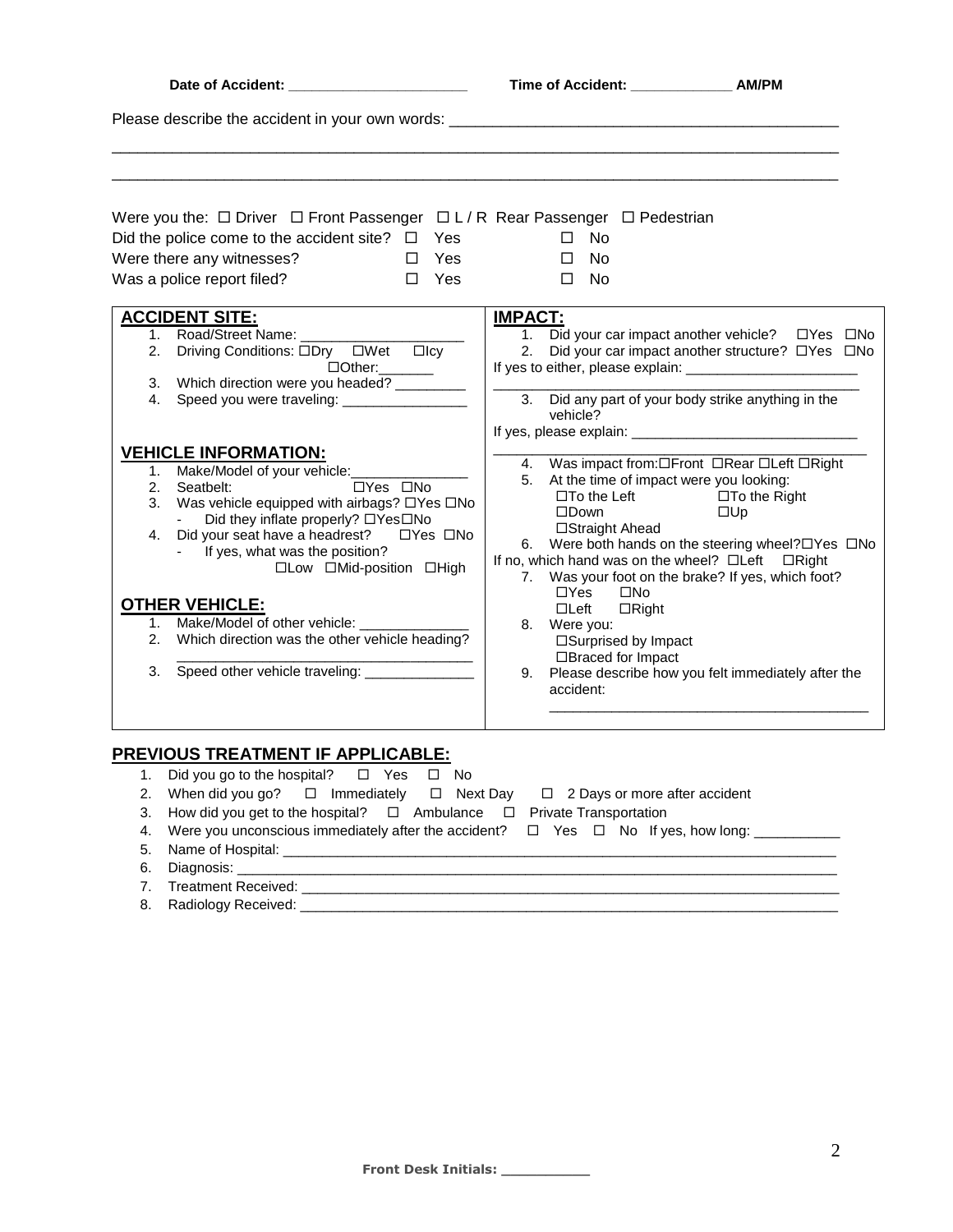# **MVA Insurance Information**

PIP (your personal auto insurance)

| Claim Number: University of the University of the University of the University of the University of the University of the University of the University of the University of the University of the University of the University |
|--------------------------------------------------------------------------------------------------------------------------------------------------------------------------------------------------------------------------------|

Liability (the auto insurance of the person who hit you)

| Claim Number: The Claim Number of the Claim Number of the Claim Number of the Claim Number of the Claim Number |
|----------------------------------------------------------------------------------------------------------------|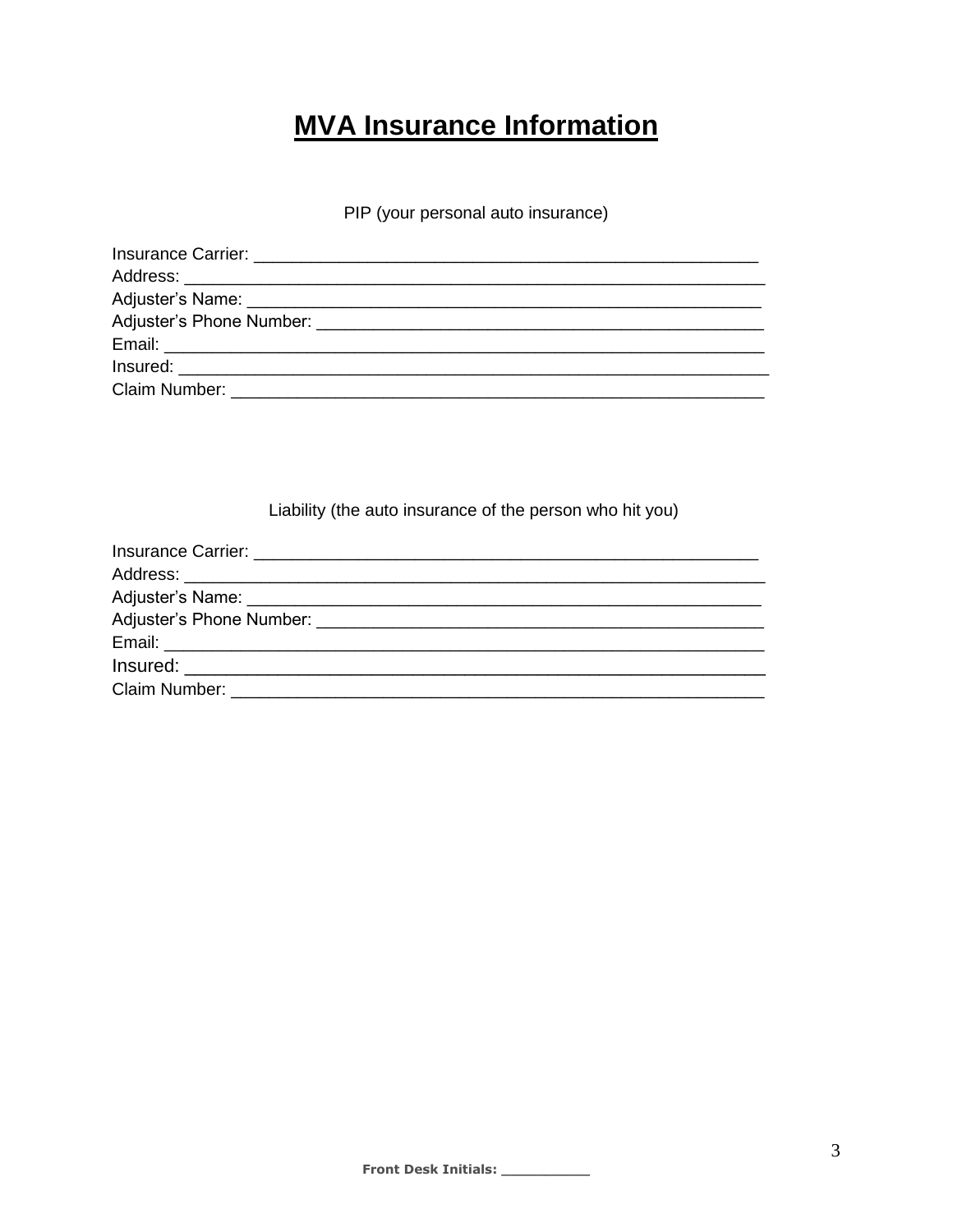1. What are your current complaints: (Please Circle)



- 2. Describe your symptoms:
- $\square$  Sharp  $\square$  Prickling  $\square$  Shooting with Motion
- 
- $\square$  Dull  $\square$  Itchy  $\square$  Stabbing with Motion
- $\Box$  Diffused  $\Box$  Numbness  $\Box$  Electric with Motion
	-
- $\Box$  Achy  $\Box$  Tingling  $\square$  Burning  $\square$  Throbbing
- 
- $\square$  Shooting  $\square$  Stabbing
- $\Box$  Stiffness  $\Box$  Sharp with Motion
- 3. How long has the pain been going on?

| <b>Office Use Only</b>                                            |
|-------------------------------------------------------------------|
| OXG: _______________ TEMP: ____________<br><b>Treatment</b>       |
| $\Box$ TX1 – Acute/Symptomatic $\Box$ TX2 – Rehab/Repair          |
| $\Box$ TX3 – Stability/Strength $\Box$ TX4 – Restorative/Extended |
| <b>NOTES:</b>                                                     |
|                                                                   |
|                                                                   |
|                                                                   |
|                                                                   |
|                                                                   |
|                                                                   |
|                                                                   |
| Frequency: X8 Weeks                                               |
|                                                                   |
| <b>Provider Signature:</b>                                        |
| <b>Current Dx:</b> Current Dx: Current Dx: Current Dx:            |

- 4. How often do you experience symptoms:
- $\Box$  Constant 76-100%
- □ Frequently 51-75%
- Occasionally 26-50%
- $\square$  Intermittently 0-25%
- 5. Are your symptoms getting:
- Worse
- $\Box$  Same
- $\square$  Better

6. The past **week** my pain has been a (0-10): \_\_\_\_\_\_\_

7. How did your problem begin?

8. Has your pain interfered with any of the following normal activities of daily living? (aggravating factors)

 $\overline{\phantom{a}}$  ,  $\overline{\phantom{a}}$  ,  $\overline{\phantom{a}}$  ,  $\overline{\phantom{a}}$  ,  $\overline{\phantom{a}}$  ,  $\overline{\phantom{a}}$  ,  $\overline{\phantom{a}}$  ,  $\overline{\phantom{a}}$  ,  $\overline{\phantom{a}}$  ,  $\overline{\phantom{a}}$  ,  $\overline{\phantom{a}}$  ,  $\overline{\phantom{a}}$  ,  $\overline{\phantom{a}}$  ,  $\overline{\phantom{a}}$  ,  $\overline{\phantom{a}}$  ,  $\overline{\phantom{a}}$ 

| $\Box$ Standing           | $\Box$ Sitting           |
|---------------------------|--------------------------|
| $\Box$ Activity           | $\Box$ Lifting           |
| $\Box$ Laying             | $\square$ Work           |
| $\Box$ Travel             | $\Box$ Driving           |
| $\Box$ Prolonged Standing | $\Box$ Stooping/Bending  |
| $\Box$ Exercise           | $\Box$ Golfing           |
| $\Box$ Movement           | $\Box$ Reaching Overhead |
| $\Box$ Running            | $\Box$ Stress            |
| $\Box$ Twisting           | $\Box$ Weather Changes   |
| $\Box$ Computer           | $\Box$ Working Out       |
| $\Box$ Walking            | $\Box$ OTHER:            |
|                           |                          |

9. What alleviates your symptoms: \_\_\_\_\_\_\_\_\_\_\_\_\_\_\_\_\_

| 10. Review of Systems - Mark all that apply |                         |
|---------------------------------------------|-------------------------|
| $\Box$ Fatigue                              | □ Weight Loss           |
| □ Weight Gain                               | $\Box$ Muscle Aches     |
| $\square$ Seasonal Allergies                | □ Headache              |
| $\Box$ Muscle Weakness                      | $\Box$ Neck Pain        |
| □ Upper Back Pain                           | □ Mid Back Pain         |
| □ Low Back Pain                             | $\Box$ Numbness         |
| $\Box$ Tingling                             | $\Box$ Abnormal Posture |
|                                             |                         |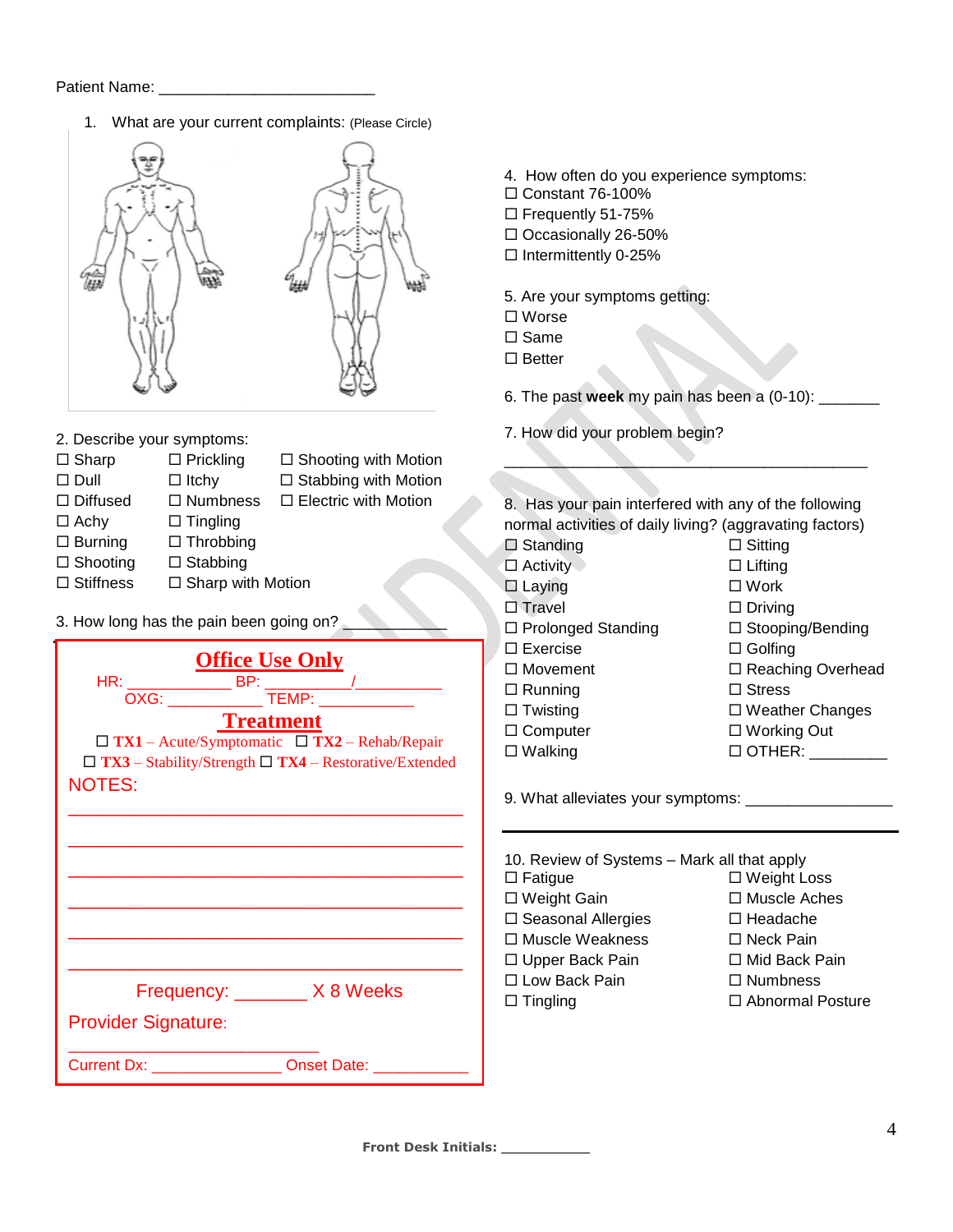| 11. How much has the problem interfered with your work?                                         |              |                                                                              |                                    |                         |
|-------------------------------------------------------------------------------------------------|--------------|------------------------------------------------------------------------------|------------------------------------|-------------------------|
| $\Box$ Not at all $\Box$ A little bit $\Box$ Moderately $\Box$ Quite a bit $\Box$ Extremely     |              |                                                                              |                                    |                         |
| 12. How much has the problem interfered with your social activities?                            |              |                                                                              |                                    |                         |
| $\Box$ Not at all $\Box$ A little bit $\Box$ Moderately $\Box$ Quite a bit $\Box$ Extremely     |              |                                                                              |                                    |                         |
| 13. Who else have you seen for your problem?                                                    |              |                                                                              |                                    |                         |
|                                                                                                 |              |                                                                              |                                    |                         |
|                                                                                                 |              |                                                                              |                                    |                         |
|                                                                                                 |              |                                                                              |                                    |                         |
| 14. Do you consider this problem to be severe?                                                  |              | □ Yes des, at times des des No                                               |                                    |                         |
| 15. Over the past two weeks, how often have you been bothered by any of the following problems? |              |                                                                              |                                    |                         |
|                                                                                                 |              | Not at all $\vert$ Several Days $\vert$ More than $\frac{1}{2}$ Nearly every |                                    |                         |
|                                                                                                 |              |                                                                              | the days                           | day                     |
| Little interest or pleasure in doing things                                                     | $\bf{0}$     | $\mathbf 1$                                                                  | $\begin{array}{ccc} \end{array}$ 2 | 3                       |
|                                                                                                 |              | $\mathbf 1$                                                                  | $\overline{2}$                     | $\overline{\mathbf{3}}$ |
| Feeling down, depressed or hopeless                                                             | $\mathbf{0}$ |                                                                              |                                    |                         |
| 16. Females only: When was your last Menstrual period? _________________________                |              |                                                                              |                                    |                         |
| 17. What is your: Height_____________ Weight _______________ Date of Birth ____________         |              |                                                                              |                                    |                         |
|                                                                                                 |              |                                                                              |                                    |                         |
| $\text{Circight}$<br>20. Have you had labs done recently (within last 6 months)?                |              |                                                                              |                                    | $\Box$ No               |

**22. For each of the conditions listed below, place a check in the "Past" column if you have had the condition in the past. If** 

|        |         |                            |        |        | you presently have a condition listed below, place a check in the " Present " column. |         |                         |                             |
|--------|---------|----------------------------|--------|--------|---------------------------------------------------------------------------------------|---------|-------------------------|-----------------------------|
| Past   | Present |                            | $\Box$ | $\Box$ | <b>Kidney Disorders</b>                                                               | $\Box$  | $\Box$                  | <b>Gastric reflux</b>       |
| $\Box$ | $\Box$  | Headaches                  | П      | $\Box$ | <b>Bladder Infection</b>                                                              | $\Box$  | $\Box$                  | Irritable Bowel-            |
| $\Box$ | $\Box$  | <b>Neck Pain</b>           | $\Box$ | $\Box$ | <b>Painful Urination</b>                                                              |         |                         | Syndrome/IBS                |
| $\Box$ | $\Box$  | Upper Back Pain            | $\Box$ | $\Box$ | Loss of Bladder Control                                                               | $\Box$  | $\Box$                  | <b>Neuropathy</b>           |
| $\Box$ | $\Box$  | Mid-Back Pain              | $\Box$ | $\Box$ | Abnormal Weight Loss                                                                  | $\Box$  | $\Box$                  | <b>Weakness</b>             |
| $\Box$ | $\Box$  | Low Back Pain              | $\Box$ | $\Box$ | <b>Abnormal Weight Gain</b>                                                           | $\Box$  | $\Box$                  | Fibromyalgia                |
| $\Box$ | $\Box$  | <b>Shoulder Pain</b>       | $\Box$ | $\Box$ | Loss of Appetite                                                                      | $\Box$  | $\Box$                  | Gout                        |
| $\Box$ | $\Box$  | Elbow/Upper Arm            | $\Box$ | $\Box$ | <b>Abdominal Pain</b>                                                                 | $\Box$  | $\Box$                  | Sleep apnea                 |
| $\Box$ | $\Box$  | <b>Wrist Pain</b>          | $\Box$ | $\Box$ | Ulcer                                                                                 | $\Box$  | $\Box$                  | <b>Snoring</b>              |
| $\Box$ | $\Box$  | <b>Hand Pain</b>           | $\Box$ | $\Box$ | Hepatitis                                                                             | $\Box$  | $\Box$                  | <b>Shortness of breath</b>  |
| $\Box$ | $\Box$  | <b>Hip Pain</b>            | $\Box$ | $\Box$ | <b>Gall Bladder Disorder</b>                                                          | $\Box$  | $\Box$                  | <b>Palpitations</b>         |
| $\Box$ | $\Box$  | Upper Leg Pain             | $\Box$ | $\Box$ | Liver                                                                                 | $\Box$  | $\Box$                  | Heart arrhythmia            |
| $\Box$ | $\Box$  | Knee Pain                  | $\Box$ | $\Box$ | <b>General Fatique</b>                                                                | $\Box$  | $\Box$                  | Anxiety                     |
| $\Box$ | $\Box$  | Ankle/Foot Pain            | $\Box$ | $\Box$ | Muscular Incoordination                                                               | $\Box$  | $\Box$                  | <b>Sexual dysfunction</b>   |
| □      | $\Box$  | Jaw Pain                   | $\Box$ | $\Box$ | <b>Visual Disturbances</b>                                                            | $\Box$  | $\Box$                  | <b>Itching</b>              |
| $\Box$ | $\Box$  | Joint Pain/Stiffness       | $\Box$ | $\Box$ | <b>Dizziness</b>                                                                      | $\Box$  | $\Box$                  | <b>Psoriasis</b>            |
| $\Box$ | $\Box$  | Arthritis                  | $\Box$ | $\Box$ | <b>Diabetes</b>                                                                       | $\Box$  | $\Box$                  | Hyperthyroid                |
| $\Box$ | $\Box$  | Rheum. Arthritis           | $\Box$ | $\Box$ | <b>Excessive Thirst</b>                                                               | $\Box$  | $\Box$                  | <b>Hypothyroid</b>          |
| $\Box$ | $\Box$  | Cancer                     | $\Box$ | $\Box$ | <b>Frequent Urination</b>                                                             |         |                         |                             |
| $\Box$ | $\Box$  | Tumor                      | $\Box$ | $\Box$ | Smoking/Tobacco Use                                                                   |         | <b>For Males Only</b>   |                             |
| $\Box$ | $\Box$  | Asthma                     | $\Box$ | $\Box$ | Drug/Alcohol Dependence                                                               | $\Box$  | $\Box$                  | <b>Prostate</b>             |
| $\Box$ | $\Box$  | <b>Chronic Sinusitis</b>   | $\Box$ | $\Box$ | Allergies                                                                             | $\Box$  | $\Box$                  | $Low - T$                   |
| $\Box$ | $\Box$  | <b>Other Breathing</b>     | $\Box$ | $\Box$ | <b>Depression</b>                                                                     | $\Box$  | $\Box$                  | <b>ED</b>                   |
|        |         | <b>Abnormalities</b>       | $\Box$ | $\Box$ | <b>Systemic Lupus</b>                                                                 |         |                         |                             |
| $\Box$ | $\Box$  | <b>Dermatitis</b>          | $\Box$ | $\Box$ | Epilepsy                                                                              |         | <b>For Females Only</b> |                             |
| $\Box$ | $\Box$  | Rash                       | $\Box$ | $\Box$ | <b>HIV/AIDS</b>                                                                       | $\Box$  | $\Box$                  | <b>Birth Control Pills</b>  |
| $\Box$ | $\Box$  | Eczema                     | $\Box$ | $\Box$ | Anemia                                                                                | $\Box$  | $\Box$                  | <b>Hot flashes</b>          |
| □      | $\Box$  | <b>High Blood Pressure</b> | $\Box$ | $\Box$ | <b>Vitamin D Deficiency</b>                                                           | $\Box$  | $\Box$                  | Polycystic ovarian          |
| $\Box$ | $\Box$  | <b>Heart Attack</b>        | $\Box$ | $\Box$ | <b>Metabolic syndrome</b>                                                             | disease |                         |                             |
| $\Box$ | $\Box$  | <b>Chest Pains</b>         |        |        | pre-diabetic                                                                          | $\Box$  | $\Box$                  | <b>Infertility</b>          |
| □      | $\Box$  | <b>Stroke</b>              | $\Box$ | $\Box$ | <b>Bariatric surgery</b>                                                              | $\Box$  | $\Box$                  | <b>Painful periods</b>      |
| $\Box$ | $\Box$  | Angina                     | □      | $\Box$ | <b>Sleep Disturbances</b>                                                             | $\Box$  | $\Box$                  | <b>Hormonal Replacement</b> |
| $\Box$ | $\Box$  | Kidney Stones              | $\Box$ | $\Box$ | <b>Mood changes</b>                                                                   | $\Box$  | $\Box$                  | Pregnancy                   |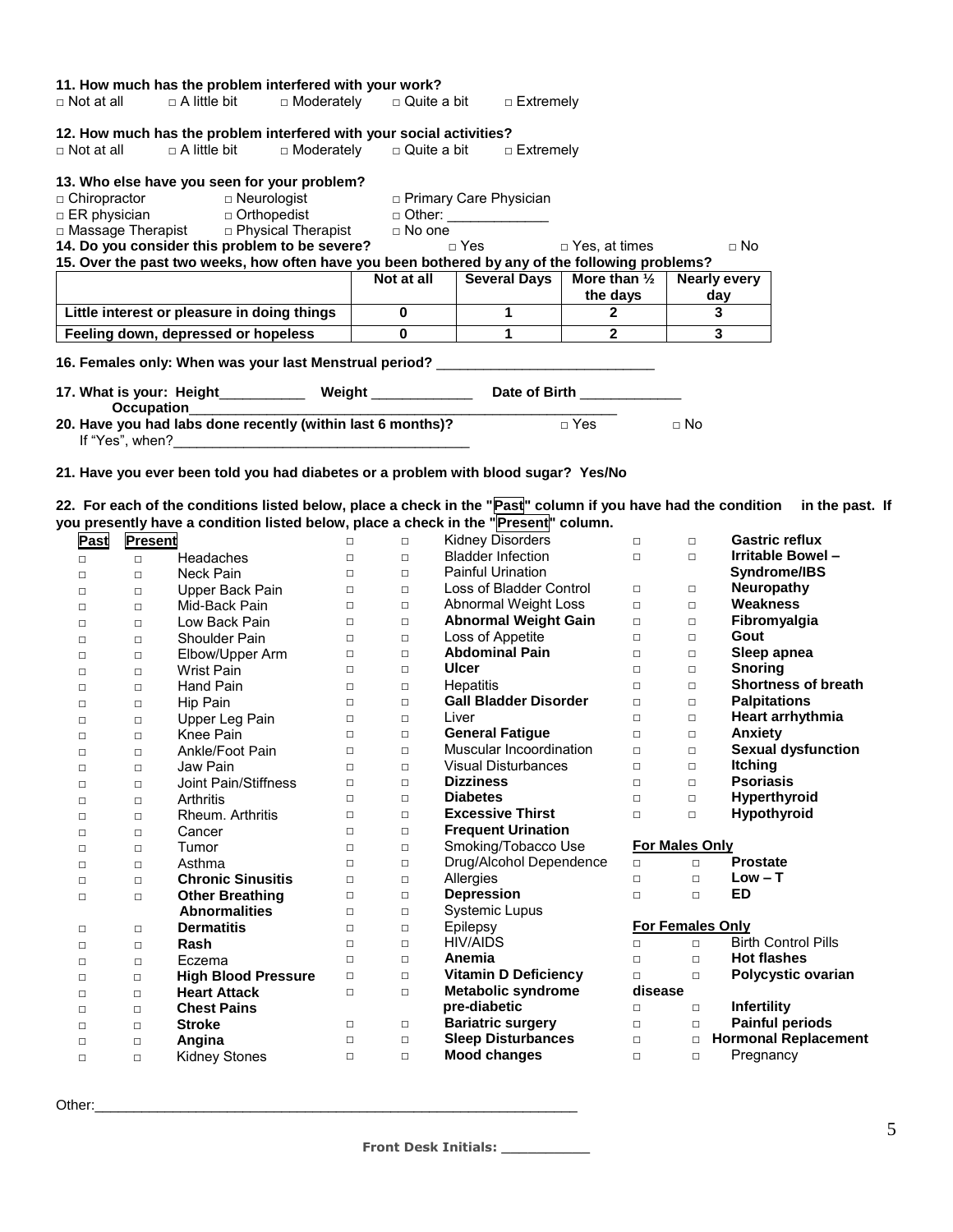|  |  | 23. List all prescription medications you are currently taking: |  |  |  |
|--|--|-----------------------------------------------------------------|--|--|--|
|--|--|-----------------------------------------------------------------|--|--|--|

**24. List all of the over-the-counter medications you are currently taking:**

**25. List all Allergies (medications, food, seasonal, etc.) you may have:**

**26. List all surgical procedures you have had:**

| 27. How would you rate your overall Health?<br>$\Box$ Excellent | □ Very Good     | $\Box$ Good            | □ Fair      | $\Box$ Poor            |                            |
|-----------------------------------------------------------------|-----------------|------------------------|-------------|------------------------|----------------------------|
| 28. What type of exercise do you do?<br>$\Box$ Strenuous        | $\Box$ Moderate | $\Box$ Light           | $\Box$ None |                        |                            |
| 29. What activities do you do at work?                          |                 |                        |             |                        |                            |
| □ Sit:                                                          |                 | $\Box$ Most of the day |             | $\Box$ Half the day    | $\Box$ A little of the day |
| $\Box$ Stand:                                                   |                 | $\Box$ Most of the day |             | $\Box$ Half the day    | $\Box$ A little of the day |
| □ Computer work:                                                |                 | $\Box$ Most of the day |             | $\Box$ Half the day    | $\Box$ A little of the day |
| $\Box$ On the phone:                                            |                 | $\Box$ Most of the day |             | $\Box$ Half of the day | $\Box$ A little of the day |

\_\_\_\_\_\_\_\_\_\_\_\_\_\_\_\_\_\_\_\_\_\_\_\_\_\_\_\_\_\_\_\_\_\_\_\_\_\_\_\_\_\_\_\_\_\_\_\_\_\_\_\_\_\_\_\_\_\_\_\_\_\_\_\_\_\_\_\_\_\_\_\_\_\_\_\_\_\_\_\_ \_\_\_\_\_\_\_\_\_\_\_\_\_\_\_\_\_\_\_\_\_\_\_\_\_\_\_\_\_\_\_\_\_\_\_\_\_\_\_\_\_\_\_\_\_\_\_\_\_\_\_\_\_\_\_\_\_\_\_\_\_\_\_\_\_\_\_\_\_\_\_\_\_\_\_\_\_\_\_\_ **\_\_\_\_\_\_\_\_\_\_\_\_\_\_\_\_\_\_\_\_\_\_\_\_\_\_\_\_\_\_\_\_\_\_\_\_\_\_\_\_\_\_\_\_\_\_\_\_\_\_\_\_\_\_\_\_\_\_\_\_\_\_\_\_\_\_\_\_\_\_\_\_\_\_\_\_\_\_\_\_**

\_\_\_\_\_\_\_\_\_\_\_\_\_\_\_\_\_\_\_\_\_\_\_\_\_\_\_\_\_\_\_\_\_\_\_\_\_\_\_\_\_\_\_\_\_\_\_\_\_\_\_\_\_\_\_\_\_\_\_\_\_\_\_\_\_\_\_\_\_\_\_\_\_\_\_\_\_\_\_\_ \_\_\_\_\_\_\_\_\_\_\_\_\_\_\_\_\_\_\_\_\_\_\_\_\_\_\_\_\_\_\_\_\_\_\_\_\_\_\_\_\_\_\_\_\_\_\_\_\_\_\_\_\_\_\_\_\_\_\_\_\_\_\_\_\_\_\_\_\_\_\_\_\_\_\_\_\_\_\_\_ **\_\_\_\_\_\_\_\_\_\_\_\_\_\_\_\_\_\_\_\_\_\_\_\_\_\_\_\_\_\_\_\_\_\_\_\_\_\_\_\_\_\_\_\_\_\_\_\_\_\_\_\_\_\_\_\_\_\_\_\_\_\_\_\_\_\_\_\_\_\_\_\_\_\_\_\_\_\_\_\_**

\_\_\_\_\_\_\_\_\_\_\_\_\_\_\_\_\_\_\_\_\_\_\_\_\_\_\_\_\_\_\_\_\_\_\_\_\_\_\_\_\_\_\_\_\_\_\_\_\_\_\_\_\_\_\_\_\_\_\_\_\_\_\_\_\_\_\_\_\_\_\_\_\_\_\_\_\_\_\_\_ \_\_\_\_\_\_\_\_\_\_\_\_\_\_\_\_\_\_\_\_\_\_\_\_\_\_\_\_\_\_\_\_\_\_\_\_\_\_\_\_\_\_\_\_\_\_\_\_\_\_\_\_\_\_\_\_\_\_\_\_\_\_\_\_\_\_\_\_\_\_\_\_\_\_\_\_\_\_\_\_  $\mathcal{L}_\text{max} = \mathcal{L}_\text{max} = \mathcal{L}_\text{max} = \mathcal{L}_\text{max} = \mathcal{L}_\text{max} = \mathcal{L}_\text{max} = \mathcal{L}_\text{max} = \mathcal{L}_\text{max} = \mathcal{L}_\text{max} = \mathcal{L}_\text{max} = \mathcal{L}_\text{max} = \mathcal{L}_\text{max} = \mathcal{L}_\text{max} = \mathcal{L}_\text{max} = \mathcal{L}_\text{max} = \mathcal{L}_\text{max} = \mathcal{L}_\text{max} = \mathcal{L}_\text{max} = \mathcal{$ 

\_\_\_\_\_\_\_\_\_\_\_\_\_\_\_\_\_\_\_\_\_\_\_\_\_\_\_\_\_\_\_\_\_\_\_\_\_\_\_\_\_\_\_\_\_\_\_\_\_\_\_\_\_\_\_\_\_\_\_\_\_\_\_\_\_\_\_\_\_\_\_\_\_\_\_\_\_\_\_\_ \_\_\_\_\_\_\_\_\_\_\_\_\_\_\_\_\_\_\_\_\_\_\_\_\_\_\_\_\_\_\_\_\_\_\_\_\_\_\_\_\_\_\_\_\_\_\_\_\_\_\_\_\_\_\_\_\_\_\_\_\_\_\_\_\_\_\_\_\_\_\_\_\_\_\_\_\_\_\_\_ \_\_\_\_\_\_\_\_\_\_\_\_\_\_\_\_\_\_\_\_\_\_\_\_\_\_\_\_\_\_\_\_\_\_\_\_\_\_\_\_\_\_\_\_\_\_\_\_\_\_\_\_\_\_\_\_\_\_\_\_\_\_\_\_\_\_\_\_\_\_\_\_\_\_\_\_\_\_\_\_

**30. What activities do you do outside of work?** \_\_\_\_\_\_\_\_\_\_\_\_\_\_\_\_\_\_\_\_\_\_\_\_\_\_\_\_\_\_\_\_\_\_\_\_\_\_\_\_\_

**31. What concerns you the most about your problem; what does it prevent you from doing?** \_\_\_\_\_\_\_\_\_\_\_\_\_\_\_\_\_\_\_\_\_\_\_\_\_\_\_\_\_\_\_\_\_\_\_\_\_\_\_\_\_\_\_\_\_\_\_\_\_\_\_\_\_\_\_\_\_\_\_\_\_\_\_\_\_\_\_\_\_\_\_\_\_\_\_\_\_\_\_\_

| 32. Have you ever been hospitalized?                   | n Yes n No<br>If Yes, why?                                                                                                                                                         |                              |           |  |
|--------------------------------------------------------|------------------------------------------------------------------------------------------------------------------------------------------------------------------------------------|------------------------------|-----------|--|
| $\Box$ Rheumatoid Arthritis<br>□ Heart Problems        | 33. Indicate if you have any immediate family members with any of the following (Please indicate the relationship to you):<br>$\Box$ Diabetes<br>$\square$ Cancer (see add. Forms) | $\Box$ Lupus<br>$\sqcap$ ALS |           |  |
| $\Box$ Yes $\Box$ No If "Yes", please provide details: | 34. Have you had any past injuries or trauma, such as car accidents (ever?), falls, sports injuries, etc.?                                                                         |                              |           |  |
| If "Yes", please provide details:                      | 35. Is there anything else you wish to let us know about you visit today?                                                                                                          | $\sqcap$ Yes                 | $\Box$ No |  |
|                                                        |                                                                                                                                                                                    |                              |           |  |

| <b>Patient S</b><br>- 11 |  |
|--------------------------|--|
|                          |  |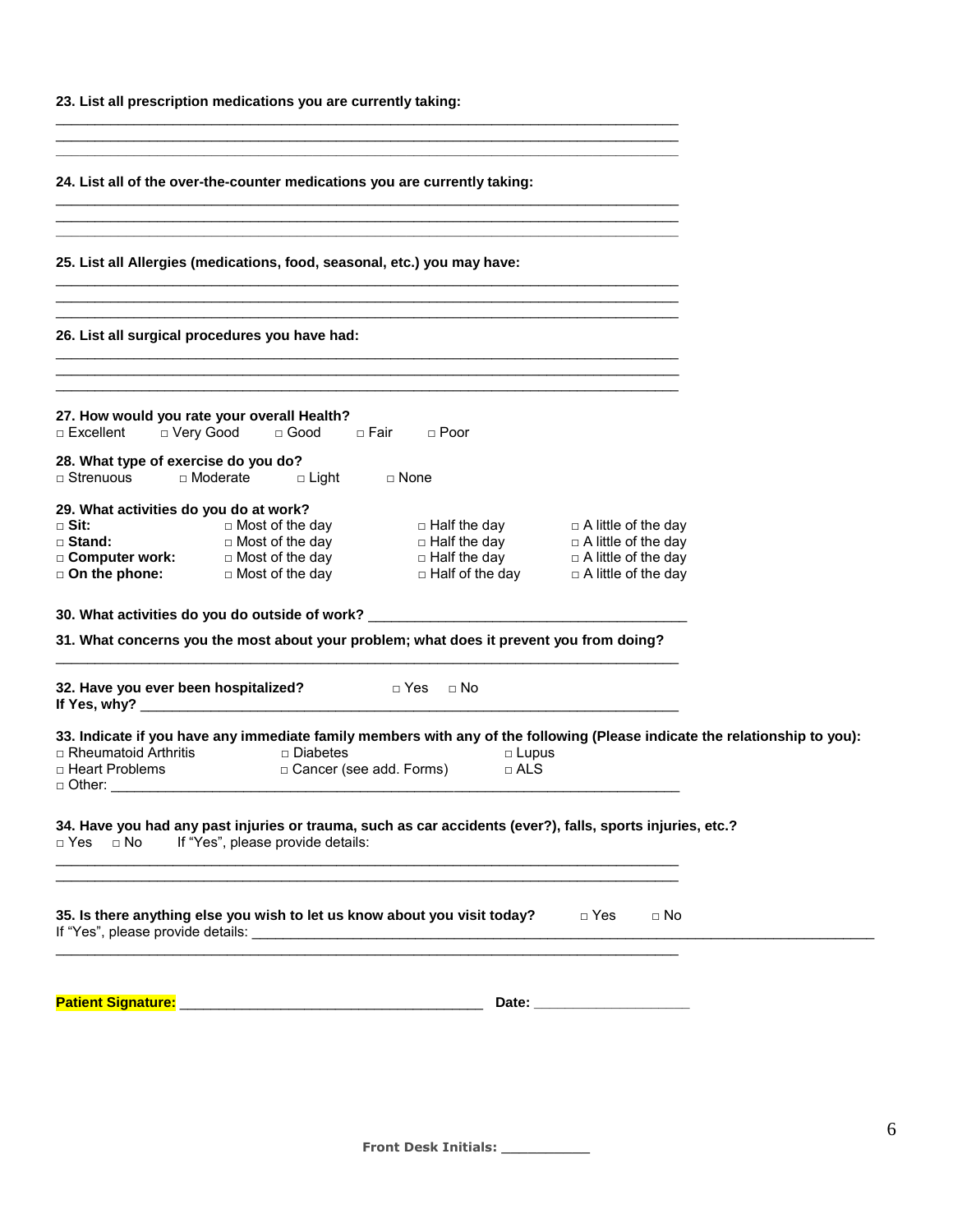### **Informed Consent**

Every type of health care is associated with some risk of a potential problem. This includes manual therapy and/or chiropractic care. We want you to be informed about potential problems associated with manual therapy and/or chiropractic health care before consenting to treatment.

**Stroke:** Stroke is the most serious problem associated with manual therapy and/or chiropractic care. Stroke means that a portion of the brain does not receive oxygen from the blood stream. The results can be temporary or permanent dysfunction of the brain, with a very rare complication of death. The chiropractic adjustment that is related to the vertebral artery stroke is called Extension-Rotation-Thrust Atlas Adjustment. We DO NOT use this type of adjustments on our patients. Other types of neck adjustments may also potentially be related to vertebral artery strokes, but no one is certain. The most recent studies (Journal of the CCA Vol. 37, No. 2, June 1993) estimate that the incidence of this type of stroke is 1 per every 3,000,000 upper neck adjustments. This means that an average chiropractic would have to be in practice for hundreds of years before they would statistically be associated with a single patient stroke.

**Disk Herniation:** Disk herniation that create pressure on a spinal nerve, or the spinal cord are frequently successfully treated by chiropractors and chiropractic adjustment, traction, etc. This includes both in the neck and back. Yet, occasionally, chiropractic treatment (adjustments, traction, etc.) will aggravate the problem and rarely, surgery may cause a disc problem if the disc is in a weakened condition. These problems occur so rarely that there are o available statistics to quantify their probability.

**Soft Tissue Injury:** Soft tissue primarily refers to muscles and ligaments. Muscles move bones and ligaments limit joint movement. These problems occur so rarely that there are no available statistics to quantify their probability.

**Rib Fractures:** The ribs are found only in the thoracic spine or mid-back. They extend from your back to your front chest area. Rarely, a chiropractic adjustment will crack a rib bone, and this is referred to as a fracture. This occurs only on patients who have weakened bones from conditions such as osteoporosis. Osteoporosis can be detected on your x-rays. We adjust all patients very carefully, and especially those with osteoporosis on their x-rays. These problems occur so rarely that there are no available statistics to quantify their probability.

**Physical Therapy Burns:** Some machines we use generate heat. We also use both heat and ice, and occasionally recommend them for home use. Everyone's skin has different sensitivity to these modalities and rarely, heat or ice can burn or irritate the skin. The result is a temporary increase in skin pain, and there may be some blistering of the skin. These problems occur so rarely that there are no available statistics to quantify their probability.

**Soreness:** It is common in manual therapy and/or chiropractic care, traction, massage therapy, exercise, etc., to result in a temporary increase in soreness in the region being treated. This is nearly always a temporary symptom that occurs while your body is undergoing therapeutic change. It is not dangerous, but if it occurs, be sure to inform your physician.

**Other Problems:** There may be other problems or complications that might arise from massage therapy treatment other than those noted above. These other problems or complications occur so rarely that it is not possible to anticipate and/or explain them all in advance of treatment.

| <b>Patient Name (Printed)</b>        | Date |
|--------------------------------------|------|
| Patient Signature __________________ |      |
| Parent/Guardian Signature            |      |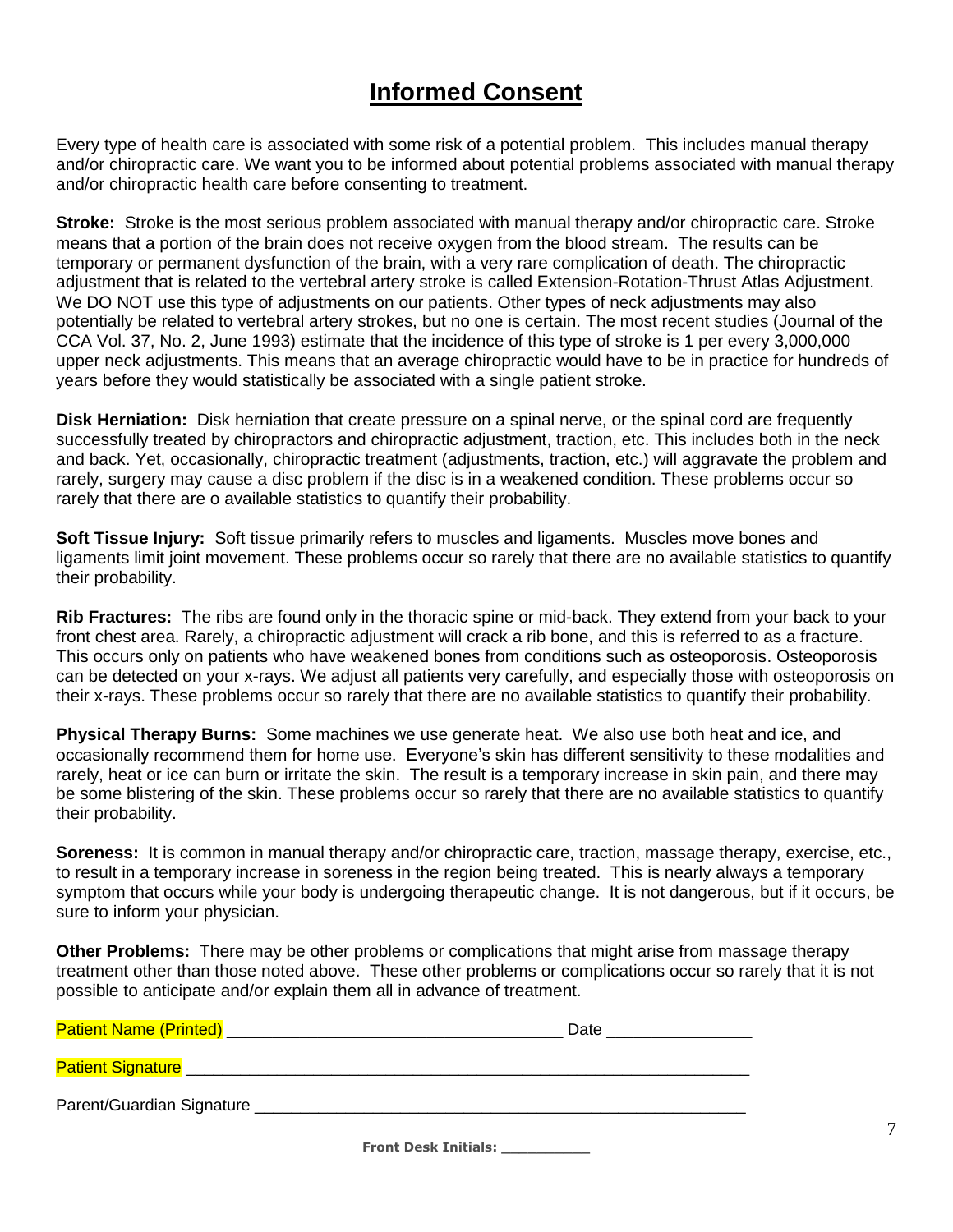### **Assignment of Benefits**

The undersigned patient and/or responsible party, in addition to continuing personal responsibility, and in consideration of treatment rendered or to be rendered, grants and conveys for deferred payment to VRx Medical, a lien and assignment against the proceeds of the patient's insurance settlement with all the following rights, power, and authority:

**RELEASE OF INFORMATION:** You are authorized to release information concerning my condition and treatment to my insurance company, attorney or insurance adjustor for purposes of processing my claim for benefits and payment for services rendered to me.

**IRREVOCABLE ASSIGNMENT OF RIGHTS:** You are assigned the exclusive, irrevocable right to any cause of action that exists in my favor against any insurance company for the terms of the policy, including the exclusive, irrevocable right to receive payment for such services, make demand in my name for payment, and prosecute and receive penalties, interest, court loss, or other legally compensable amounts owned by an insurance company in accordance with Article 21.55 of the Texas Insurance Code to cooperate, provide information as needed, and appear as needed, wherever to assist in the prosecution of such claims for benefits upon request.

**DEMAND FOR PAYMENT:** To any insurance company providing benefits of any kind to me/us for treatment rendered by the physician/facility named above within 5 days following your receipt of such bill for services to the extent of such bills are payable under the terms of the policy. This demand specifically conforms to Sec. 542.057 of the Texas Insurance Code, and Article 21.55 of the Texas Insurance Code, providing for attorney fees, 18% penalty, court cost, and interest from judgment, upon violation. I further instruct the provider to make all checks payable to VRx Medical at 2430 Justin Rd, Suite B, Highland Village, Tx 75077.

**STATUTE OF LIMITATIONS:** I waive my rights to claim any statute of limitations regarding claims for services rendered or to be rendered by the physician/facility named above, in addition to reasonable cost of collection, including attorney fees and court cost incurred.

**LIMITED POWER OF ATTORNEY:** I hereby grant to the physician/facility named above power to endorse my name upon any checks, drafts, or other negotiable instrument representing payment from any insurance company representing payment for treatment and healthcare rendered by the physician/facility named above. I agree that any insurance payment representing an amount in excess of the charges for treatment rendered will be credited to my/our account or forwarded to my/our address upon request in writing to the physician/facility named above.

**REJECTION IN WRITING:** I hereby authorize the physician/clinic named above to establish a PIP or UM/UIM claim on my behalf. I also instruct my insurance carrier to provide upon request to the provider/clinic named above, any rejections in writing as they apply to my lack of PIP or UM/UIM coverage. I allege that electronic signatures are not adequate proof of rejection, and are invalid to establish rejection, and instruct my carrier to provide only copies of my original signature regarding rejection as evidence of rejection of PIP or UM/UIM.

**TERMINATION OF CARE:** I hereby acknowledge and understand that if I do not keep appointments as recommended to me by my caring doctor at this clinic, he/she has full and complete right to terminate responsibility for my care and relinquish any disability granted me within a reasonable period of time. If during the course of my care, my insurance company requires me to take an examination from any other doctor; I will notify this physician/facility immediately. I understand the failure to do so may jeopardize my case.

| <b>Patient Name</b>       | Date |
|---------------------------|------|
| <b>Patient Signature</b>  |      |
| Parent/Guardian Signature |      |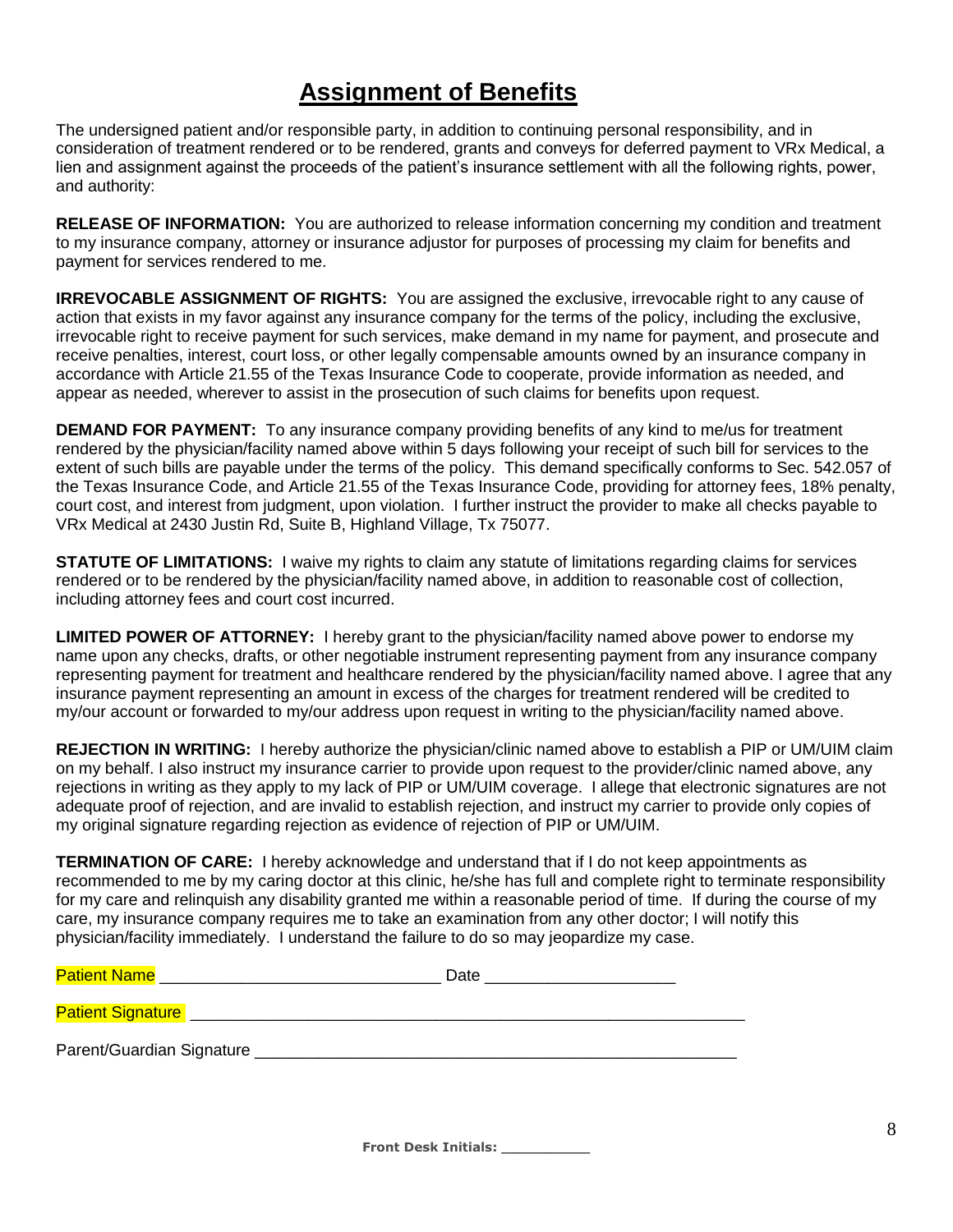### **HIPAA Disclosure**

#### **Standard Authorization of Use and Disclosure of Protected Health Information**

The information covered by this authorization includes:

#### All Patient Medical Records

#### **Persons Authorized to Use or Disclose Information**

Information listed above will be used or disclosed by:

- o VRx Medical, PLLC
- o Village Chiropractic & Medical Massage Rx
- o Medical Massage Rx
- o Medical Massage Rx II

#### **Personal Representatives and Emergency Contacts:**

| Relationship: ____________________________ |
|--------------------------------------------|
|                                            |
|                                            |
|                                            |

I hereby authorize the request and release of PHI held by VRx Medical to the above personal representative. By appointing the person named on this form as a personal representative, I understand that I am authorizing VRx Medical to give this person(s) access to PHI, the right to talk to VRx Medical about medical care, and the right to make decisions that will bind me.

#### **Right to Terminate or Revoke Authorization**

 You may revoke or terminate this authorization by submitting a written revocation to this office and contact the Privacy Officer.

I understand this office will not condition my treatment or payment on whether I provide authorization for the requested use or disclosure.

I have read the above and hereby authorize Village Chiropractic & Medical Massage Rx to use my protected information for the listed reasons.

| <b>Patient Name (Printed)</b> | Date |
|-------------------------------|------|
| <b>Patient Signature</b>      |      |
| Parent/Guardian Signature     |      |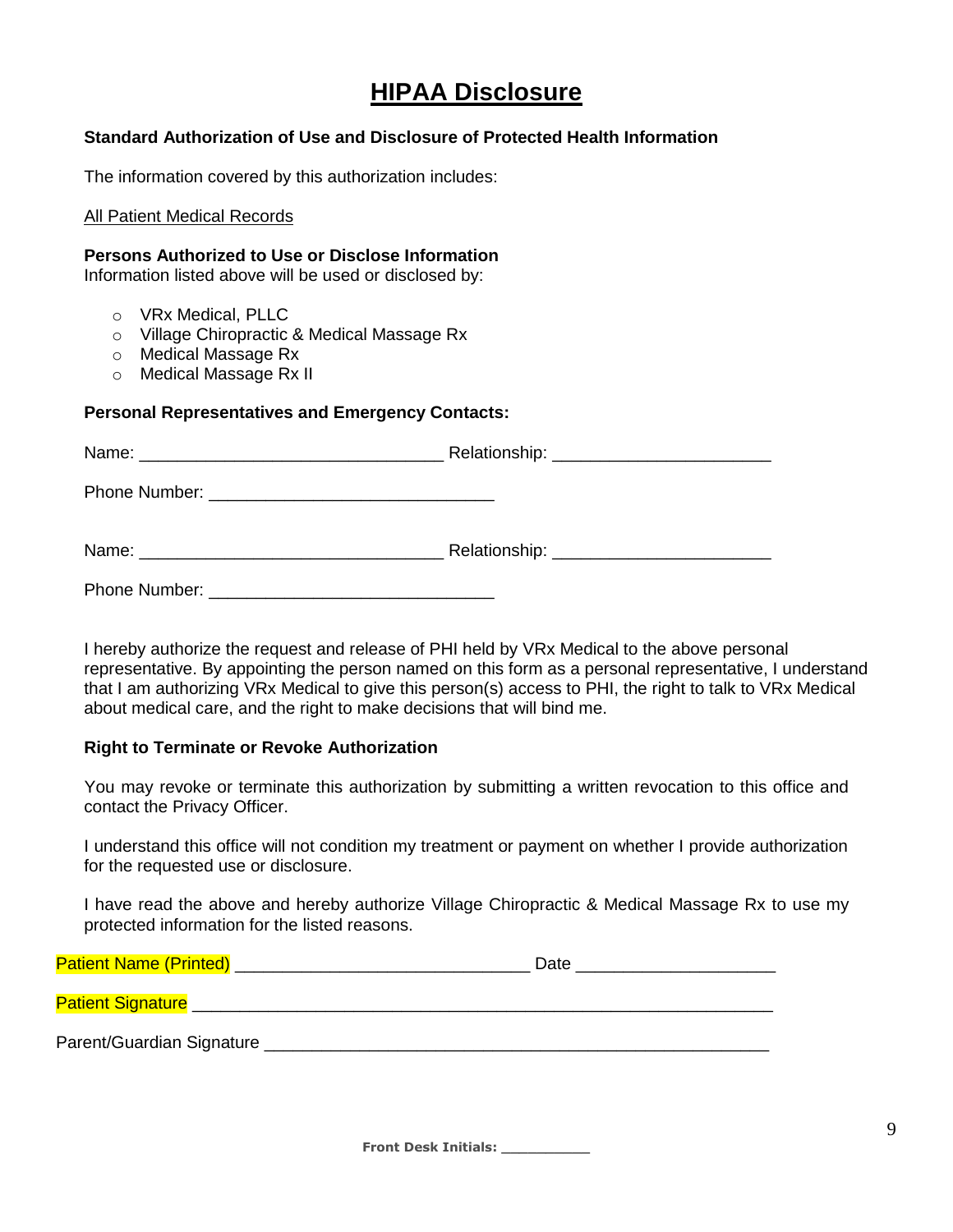## **FINANCIAL POLICY**

#### **Please initial next to each section indicating your acknowledgement:**

**REFERRALS:** If you have a managed care plan, an HMO, or similar plan that requires a referral, you will need a referral from your primary care physician to see our providers. If your insurance requires a referral that is generated through them, you must reach out to your primary care office for them to call your insurance. It is not our responsibility to generate a referral for ourselves. **If we have not received this referral prior to your arrival at our office, your appointment will either be rescheduled or you may be responsible for the entire bill. It is your responsibility to know if a referral is required and to obtain one.**

**INSURANCE BENEFITS:** Please be aware that when a patient requires a visit to a health care provider, there are diagnostic tests or procedures that may be suggested for appropriate care that may be done by one of our providers. These procedures may be done during the normal course of the exam by specialized personnel. Although necessary as part of routine evaluations, insurance companies often categorize these as procedures. **Depending on your insurance policy provisions, these procedures may fall under a separate benefit other than your office co-pay, such as a deductible or coinsurance**. In most cases, exact insurance benefits cannot be determined until the insurance company receives and processes the claim. Therefore, any estimate for services will be considered an estimate only and any payment will be considered a partial-payment until such time that the insurance company processes your claim. Your insurance is a contract between you and your insurance carrier; payment for services is ultimately your responsibility. It is extremely important for you to know your coverage. Many of the diagnostic and therapeutic procedures performed in our office (such as those listed above and others) are considered additional costs by your insurance company. Your health care providers are not aware of what additional costs may be incurred and will not review that with you. As health care providers, our physicians may recommend a diagnostic or therapeutic procedure available only to specialist physicians in order to provide you with the best possible treatment. If you have concerns regarding the cost of any procedure, you may ask your provider to discuss the cost BEFORE the procedure is performed.

**WAIVER OF CONFIDENTIALITY:** You understand if this account is submitted to an attorney or collection agency, if we have to litigate in court, or if your past due status is reported to a credit reporting agency, the fact that you received treatment and the type of treatment received at our office may become a matter of public record or disclosed to third parties.

**MOTOR VEHICLE ACCIDENT:** Our offices only accept personal injury protection claims. As a courtesy to our patients, if you have a personal injury protection claim open and allow VRx Medical to be directly reimbursed we will accept liability insurance for any balance over what your personal injury pays to VRx Medical. VRx Medical does not accept LOP or LIAB only cases. If you have any further questions in regards to motor vehicle accidents please feel free to reach out to our MVA specialist.

**\_\_\_\_\_\_\_\_\_\_\_ TRANSFERRING OF RECORDS:** You will need to request in writing, and pay a copying fee of \$25 PRIOR to sending copies of your records to another doctor or organization. You authorize us to include all relevant information, including your payment history and hereby indemnify and hold us harmless for any claims or damages resulting from our providing records pursuant to your request. If you request records to be transferred from another doctor or organization to us, you authorize us to receive all relevant information, including your payment history.

**FORMS FEE:** Please allow 5-7 business days to complete all forms that require a physician signature and medical review (i.e., Worker's Comp, FMLA, Short-term disability (STD), other extended leave of absence, etc.) The physician must take the time to fill out the forms and as such may charge for each